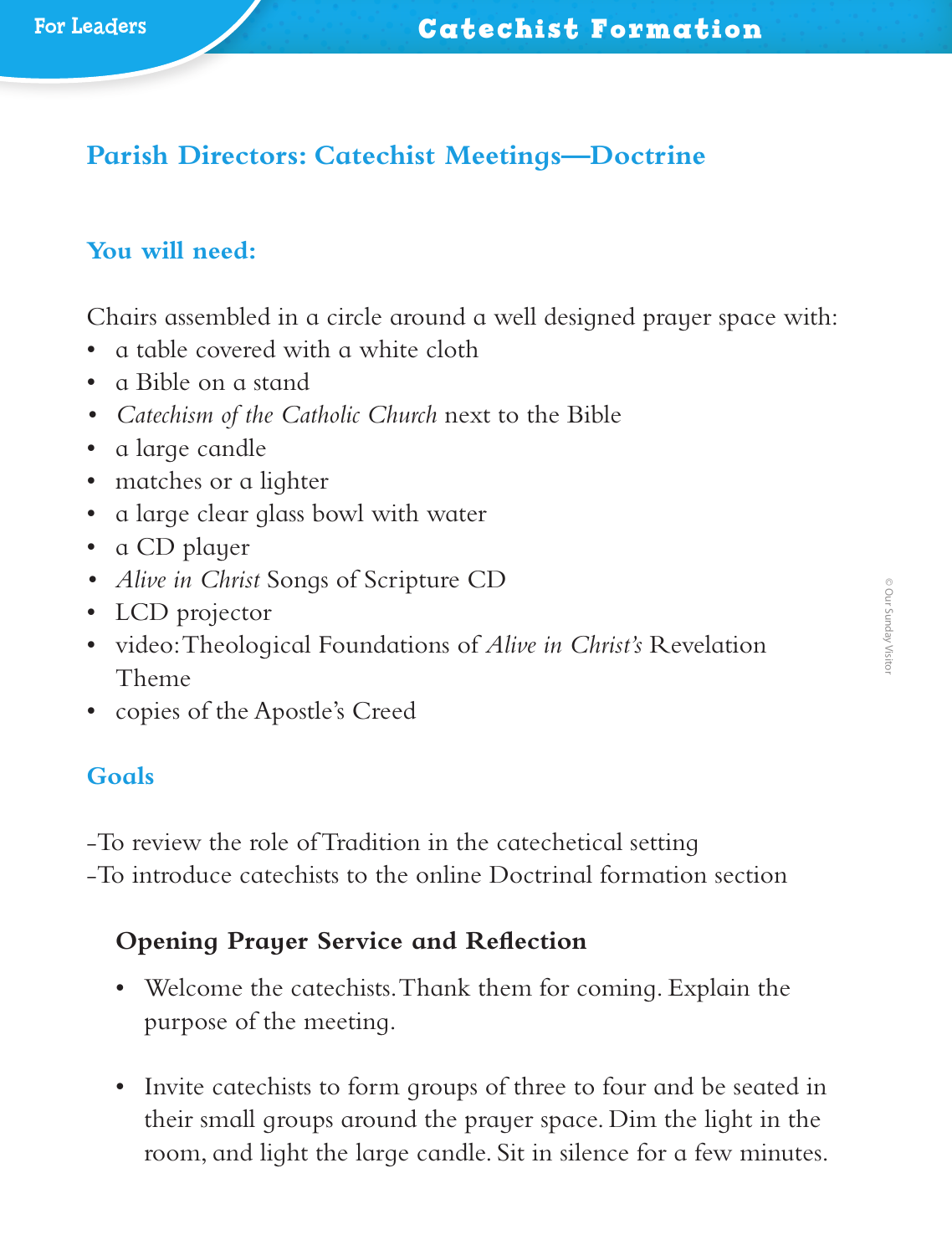Play "Come and Follow Me" from the *Alive in Christ* Songs of Scripture CD.

- Read from the *Catechism of the Catholic Church*, par. 78.
- Questions for reflection to be shared in a small group:
	- What image, or phase, or thought is important for you from this reading?
	- How does this reading speak to you about being a Catholic?

*When the discussion is finished, continue the prayer:*

**Leader:** *Let us stand and pray together the Apostle's Creed.* **All: Pray the Apostle's Creed together. Leader:** *Let us offer each other the Sign of Peace.*

#### **Input**

- Display the chart with the titles of the three-step process in *Alive in Christ*. Explain that during this meeting the group will focus on the second step, Discover, discovering our Catholic Tradition.
- Tell catechists that the word Tradition comes from a Latin word which means to hand on or over.
- Tell a short story about a traditional belief in your family of origin and how you think it may have been handed on or how it came to be. Examples: Our family believes you must eat a certain food at Thanksgiving or Christmas; our family believes you must always pay with cash, never credit.
- Have volunteers share some of their family beliefs or traditions.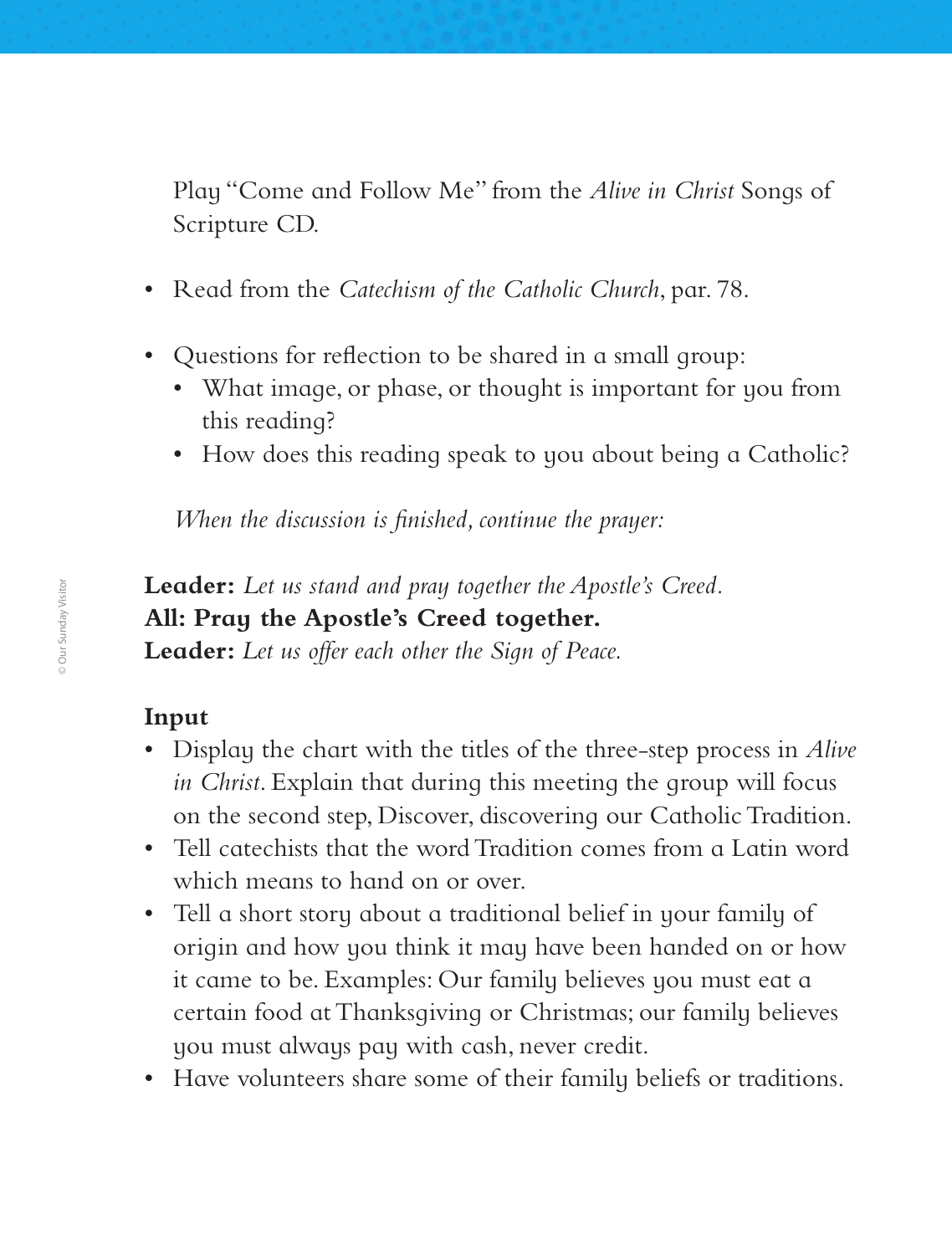#### **Break**

- Introduce the video "Theological Foundations of *Alive in Christ's* Revelation Theme" by pointing out that the Church family has Traditions that came down through generations. Show the video.
- Use the following discussion questions to involve the group in large or small group discussion depending on the size of the group.
	- Besides reason what other ways does God reveal himself?
	- Since Jesus is the fullness of God's revelation what does that mystery tell us about God?
	- What role do the Pope and bishop's play in God's self communication?
	- Why is the faith community important?
- Go to the prayer table and hold up the Bible and the Catechism. Explain that each of the lessons in *Alive in Christ* is based on both Scripture and Tradition. Give examples from the lesson plans in the Catechist Guide.

## **Application**

- Display the chart with the titles of the 3 step process in *Alive in Christ* again.
- Explain that what the group just did was to follow this process but on an adult level. (Invite–They were invited to share stories of their family's experience of Tradition. Discover—They watched and listened to the podcast and then discussed it. Live— What they are doing now; connecting the first two steps to the experience of catechizing in the classroom. Suggestion: As you are doing this, you might want to project the preview Student Edition pages from the *Alive in Christ* website.)